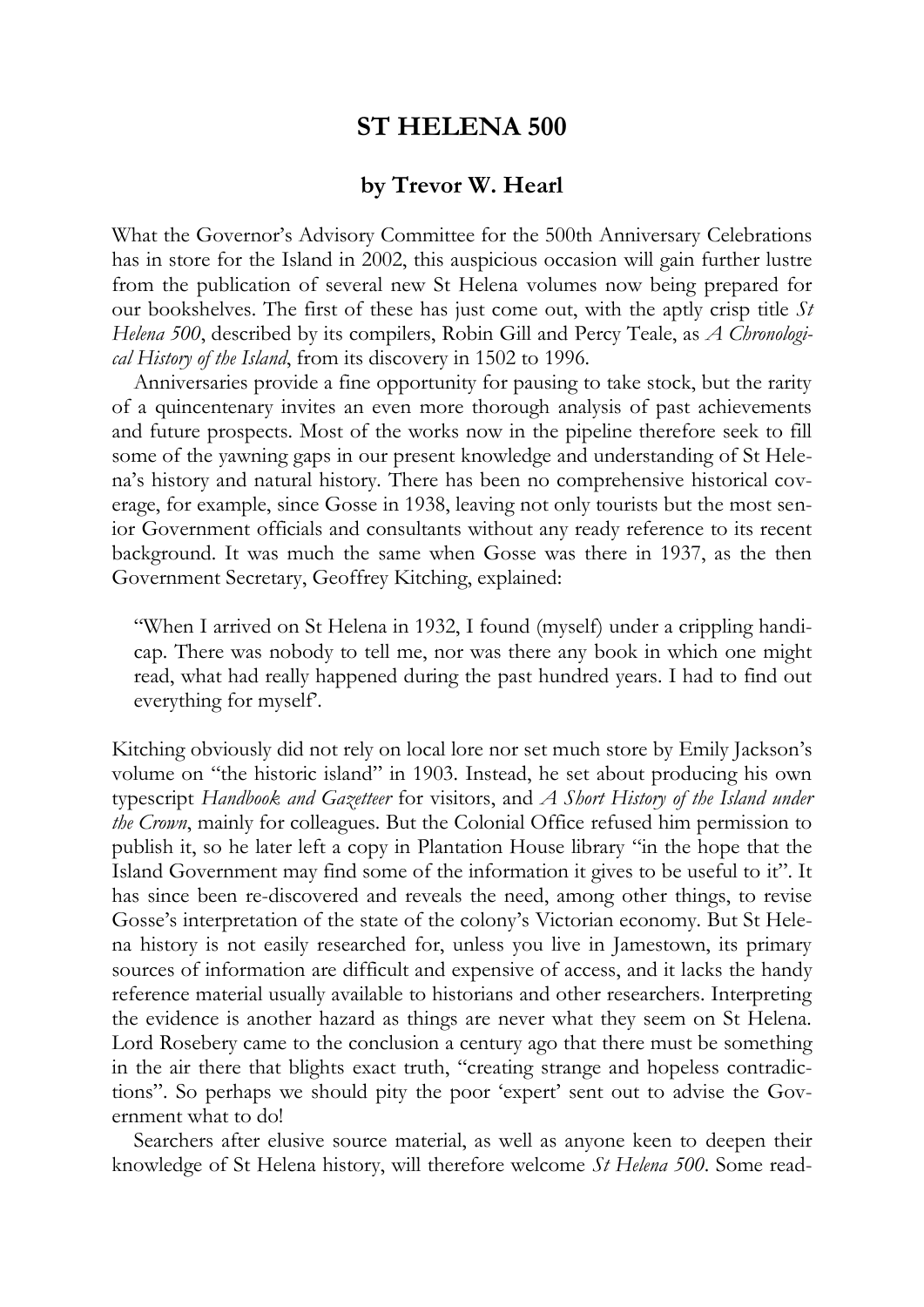ers will already know Dr Teale's earlier compilations published in Jamestown by W.A. Thorpe & Sons, *St Helena 1502-1659* (1673-1833), originally compiled by Governor Hudson Janisch. Both have long been out of print. Dr Teale, in partnership with his nephew Robin Gill, has now rearranged these handy sources with additional guidelines, covering the period from discovery in 1502 to the closing years of the Company's rule in 1833, to provide the first three parts of the new volume, adding a fourth part, "Absolute Rule by the British Government 1834 to 1996", listing up to a dozen or so events a year, to bring matters all but up to date. Frequent references are made to further reading from readily available sources while, in the earlier parts, lengthy quotations are given from rarer sources, such as Henry's Gargen's *Description* (1661) which includes a nominal roll of the first settlers. The authors even invite readers to write to them for further particulars on some topics. The Island's history is followed year by year throughout, with the entries from 1659 being supplemented by the names of reigning British monarchs and Governors, population and shipping figures (where available), and selections of contemporary events in 'the outside world', setting each year's local affairs into a wider context.

Readers who imagine that, for St Helena-watchers at least, the modern period (1834-1996) is already a matter of general knowledge, are in for some surprises. For example, natural disasters - rockfalls, rollers and epidemics - have been far more frequent than is generally realised, exacting a toll of death and damage over the years which, with the insidious advance of the termite, must have left deep scars on the local folk memory, no less than on the economy. The extent of enforced emigration similarly becomes starkly apparent from its frequent mention, though readers need to bear in mind that only organised emigration is noted, leaving out the unassisted flight of most settlers, tradesmen and Company officials those who used to be categorised as "of European birth or descent" - whose loss led to further social and economic impoverishment, while contributing the most notable examples of the St Helenian `diaspora'. throughout the English-speaking world. This imbalance in the evidence on any particular topic exposes one of the weaknesses of compilations of miscellaneous information but will not detract from readers' enjoyment spotting unexpected items of personal interest. In sport, for example, apart from the usual cricket and football leagues, occasional regattas are noted as well as some fifteen seasons of horse-racing at Longwood. Four building societies and commercial banks, though lasting only a few months each between 1861 and 1922, will intrigue economists no less than the melancholy toll of lost investments in fishing and whaling ventures. The Hong Kong businessman, who was refused permission in 1992 to open clothing and shark-fishing factories employing 2000 people, was luckier; he lost nothing but the opportunity. Any inward investor who thinks that at least a brewery could never fail on St Helena will find salutary evidence here under 1847 and 1982. Islanders do not yet need history to remind them of the dramas associated with the enigmatic acronyms FRASHI (1965) and SATIC (1969), but before living memory is exhausted a thorough-going study of these and other defining episodes in recent Island affairs would not come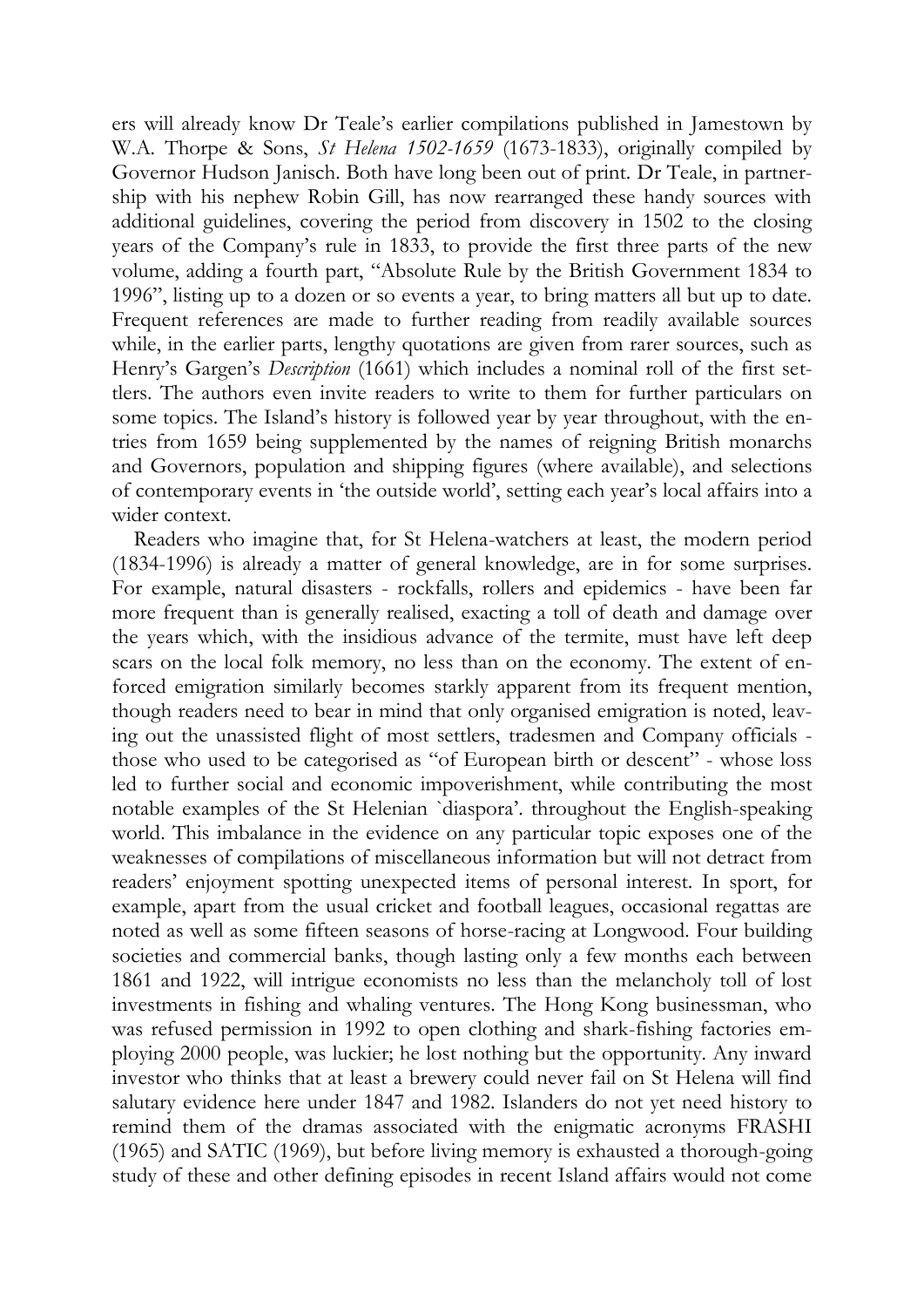amiss while first-hand evidence is still available. It's already too late to question some of the leading protagonists.

Popular petitions are always interesting. Demands for military governors to be replaced by civilians are reported on at least two occasions (1885 and 1918), conflicting with frequent assertions that the Island should be financed as a fortress, not a colony. But the most radical request came in 1862 when a public meeting on 7th April voted to change its name from St Helena to "Prince Albert Island", in honour of the late lamented Prince Consort! We are left to guess what flutterings this caused in the dovecotes, told only that the clergy objected. The Islanders' loyal preference for an earthly Prince over the Church's Saint must certainly have put the poor Vicar of Jamestown, the Rev George Bennett, on the spot as he had no one but his brother, Edward, to support him. Bishop Claughton had left and Bishop Welby had not arrived. But did Governor Drummond Hay have nothing to say? Here surely is scope for some `friend' of St Helena to investigate.

This, one hopes, will be one of the bonuses of the book, that readers will be prompted by- curiosity and the piquant brevity of entries to turn such seeds as are sown to fruitful account. Those with an eye for the unusual have a wide range of topics to tempt them; a proposal to take Britain's troublesome suffragettes off its hands into exile (1913; the St Helena Amateur Circus Company (1886); 'defalcations' of Government funds by its officials (1878, 1884, 1919) and other sensational robberies (1887, 1888); a visit by the Chinese junk Keying (1848); a medal for St Helena jam from the Royal Horticultural Society (1908); and the attack on the Island by two aircraft carriers, two destroyers and over 30 aircraft in 1948, which has somehow eluded naval historians. Perhaps survivors and battle reports of this curious exercise can tell us who won! Research with more serious intent might be undertaken on the seaplane crash in 1940 and on "the practicability of building an aerodrome" in 1943; or on the mutiny of the 1st West India Regiment during the Boer War (13 January 1901); or on the UN General Assembly's call in 1984 for Britain to bolster "native awareness of the right to become independent". A 'Friend' might even like to record the labours of some of the other "Friends of St Helena" societies, of which five are quoted between 1928 and 1988, not to mention other active "Relief Committees" in London at the turn of the century. These few random examples taken from the 'colonial period' can only hint at the scope of information to be found in this 400-page tome. Compiler's selection of a dozen or so events a year implies omission, of course, as well as inclusion, and it would therefore have been helpful had some indication been given of the criteria and sources employed. Readers cannot assume that the stories behind the 'headlines' will be found in St Helena newspapers or Annual Reports. There are also some puzzling entries, such as a reference in 1515 to an "Expo" in Lisbon "opening next month", and others needing clarification - who were "Prince and Princess Sahn Sahn" en route to imprisonment in Gibraltar in 1915? Two minor factual errors noted concern the rebuilding of High Knoll (1874-94), which was started, not completed, in 1874; and St Helena coffee, which did not win a "first class medal" at the Great Exhibition of 1851, but "honourable mention". A final point about